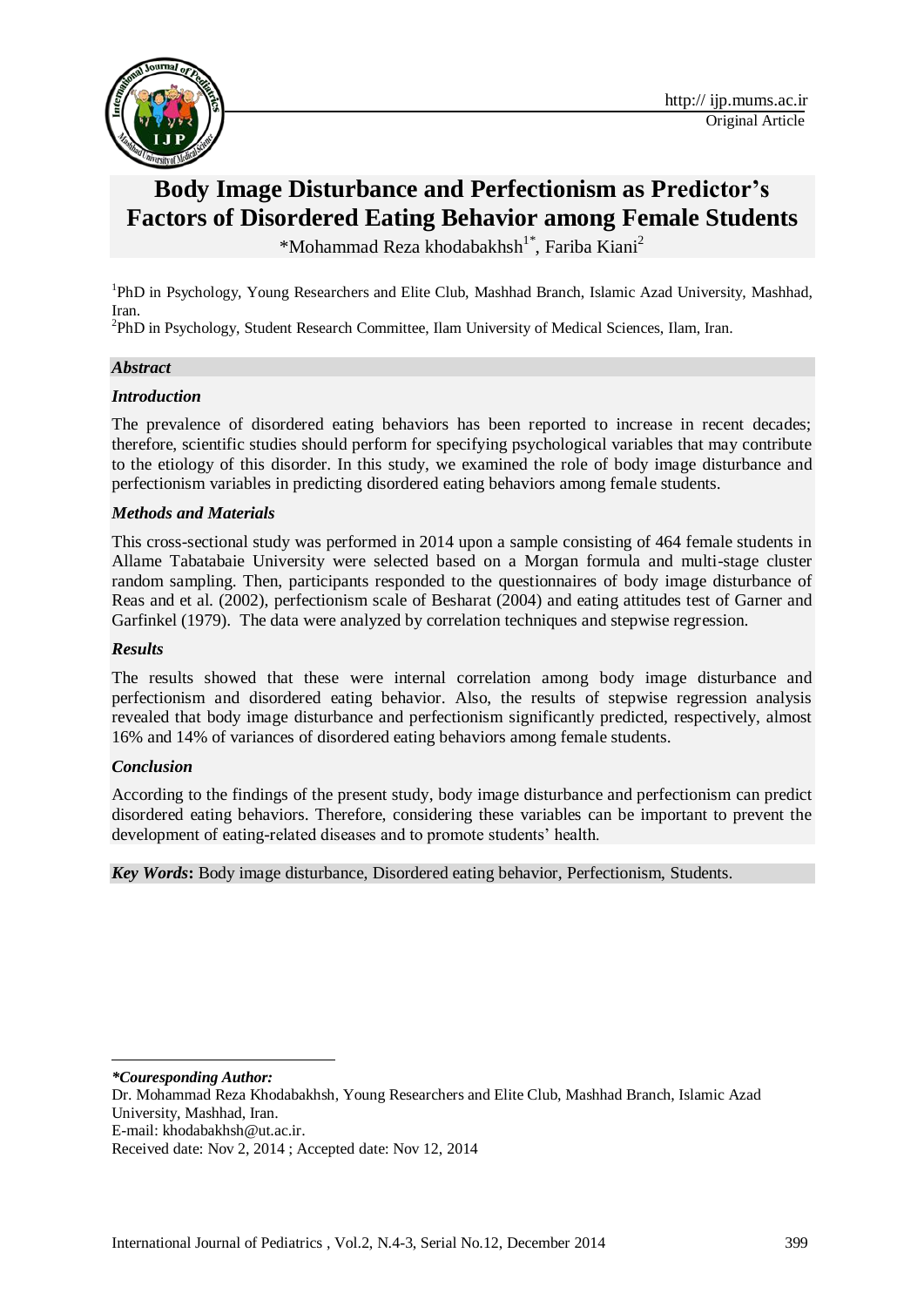## **Introduction**

Disordered eating (DE) comprises a wide range of abnormal eating behaviors with different severity that involve of fear of fatness, unhealthy weight control behaviors and preoccupation thinking about food; Eating disorders are ranked at the extreme end of disordered eating spectrum and these unhealthy behaviors do not warrant meeting the diagnostic criteria for eating disorders (1). Almost 44 percent of adolescent girls exhibit some eating pathology, and the prevalence of binge eating behaviors in college women is almost 16–25% (2). In the college population, almost half of female students report being eating, self induced vomiting, laxative/diuretic use, fasting, or excessive exercise to compensate for food consumption or avoid weight gain at least weekly (3) and a significant percentage of male students also report Eating disorder (ED) symptoms (4). College students in particular appear to be at risk, due to a variety of individual (e.g., body image) and environmental (e.g., peers who engage in or promote unhealthy eating habits) elements (5). The recognition of risk elements that specifically relate to the development of eating disorders has been a focus of recent studies (6). However, the elements related to eating disorders among students are poorly understood and studies are required to identify a suitable theoretical framework for their disordered eating. Disturbance of body image is diagnosed to be a key factor and often persistent symptom in eating disorders (7). Body image disturbance is a multidimensional concept, which includes several psychopathological dimensions, such as overestimation of body size or body parts, body dissatisfaction, overvaluation of weight and shape for selfesteem, body weight control and body checking behaviors, denial of outcomes of weight loss, and extreme reward experience when weight loss is obtained

(8). Although body image disturbance is prevalent and important from a prognostic perspective, little studies were performed about its relationship with disordered eating behavior (9). Body image disturbance recognized as one of the most robust risk and maintenance elements for disordered eating behavior among female (10). Body image disturbance predicts a various range of negative consequences including depressive symptoms, low selfesteem and negative emotions, dieting and eating pathology, weight gain, and reduced physical activity and fruit and vegetable intake (11). One of the issues investigated in the present study is the examination of the relationship between body image disturbance and the disordered eating behavior.

Also, perfectionism variable is a complex personality construct that recognized by the setting of high performance standards and striving for flawlessness, accompanied by tendencies to ultra critical evaluations of one's own behaviors and negative cognitions involving a chronic sense that things are not "complete and correct" (12, 13). One approach to the multidimensional construct of perfectionism includes considering both its personal and social dimensions. Self-oriented perfectionism dimension (SOP; having excessively high personal standards and being motivated to attain them) and Socially prescribed perfectionism dimension (SPP; believing that others hold excessively high standards for one) (14). Perfectionism is widely recognized element in the development and maintenance of disordered eating behaviors (15). However, to our knowledge few studies were performed about the relationship between the perfectionism and disordered eating behavior in college students and this sort of research is very important because in this population disordered eating behavior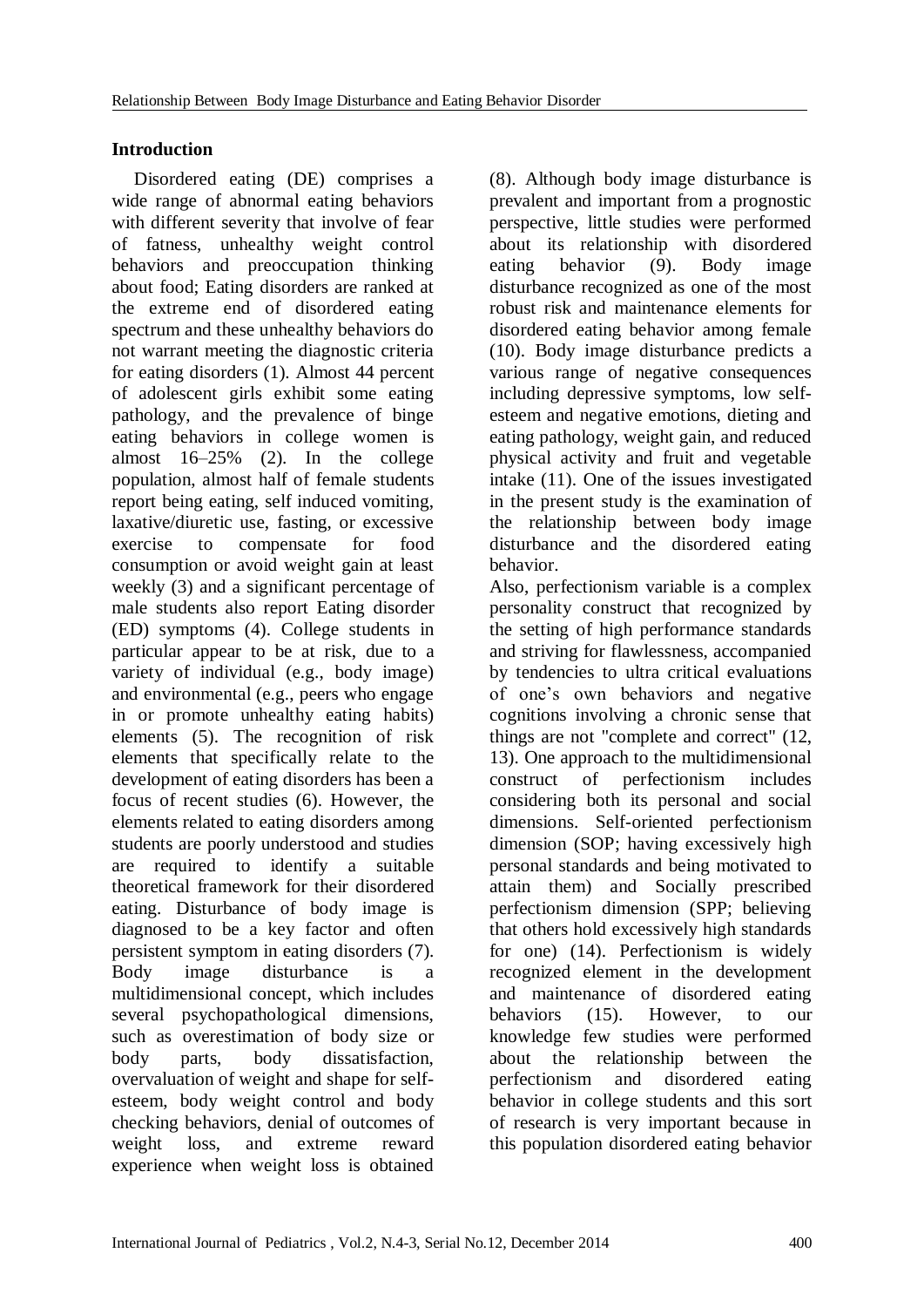is prevalent and where prevention/ intervention efforts are needed so serious. In attention to above materials and prior research has been accomplished on the Iranian population and reflects the high prevalence of disordered eating behavior in Iran, the aim of current research was to systematically investigate the role of body image disturbance and perfectionism variables in predicting disordered eating behaviors among female students.

## **Methods and Materials**

This descriptive study on 464 female students was administrated from January to February 2014 in Allame Tabatabaie University, Tehran the capital of Iran. The sample was selected based on a Morgan formula and multi-stage cluster random sampling. Initially, five faculties were selected from the schools of Allameh Tabatabai University and then, 100 students from each school that is from each class 25 students were selected randomly. The inclusion criteria of the study were the desire of the student to participating in this study and studying in the university. The exclusion criteria of the study were the unwillingness of the student to participate in research and lack of studying in university at the time of this study. Informed consent was obtained from each participant and was approved the research by the appropriately Constituted Ethics Committees at Allame Tabatabaie University. After the selection of participants based on inclusion and exclusion criteria, they were responded the questionnaires of the current research.

## *Measurements*

Validated instruments were used for data collection on body image disturbance, perfectionism and disordered eating behaviors. At first, all questionnaires were translated from English into persian and independently back-translated into English by a second translator. The few discrepancies between the original English

and the back-translated version resulted in adjustment in the Persian translation based on direct discussion between the translators. At next step, psychometric characteristics of instruments were examined. Linguistic validation was performed by three experts of psychology department and five experts of health departments. Thus, the questionnaires were piloted and finalized with an advisory group of students to ensure that the scales items were comprehensible and appropriate to the context. Moreover, conceptual analysis was confirmed the content validity of all instrument. The questionnaires were distributed to participants with the help of researchers. Participants were assured of confidentiality and informed consent in written format was acquired from each them. The following questionnaires were used**:** 

1) Body Image Disturbance Questionnaire: a 23-item self-report questionnaire, with appropriate validity and reliability, measure the body image disturbance. This scale was made and validated by Reas and et al. (16). High scores in this questionnaire related with the more intense of "body dissatisfaction", "fear of obesity", "avoidance behaviors of body image" and "eating disorders". It is based on 5-degree Likert scale from 1 (never) to 5 (very often). In this scale, the maximum score is 115 and the minimum is 23. In Iran, this tool for the first time was used by Azimzade and et al. (17) and was translated into Persian and validated on the student population. In their research, the reliability of this scale was reported by Cronbach's alpha 0.94.

Also, the results of this study about the validity of the scale supported the high validity of the scale. The overall score of this had a good correlations with "body form questionnaire" (r=0.86). Evidence of reliability of this scale, as administered to Iranian relevant populations, in this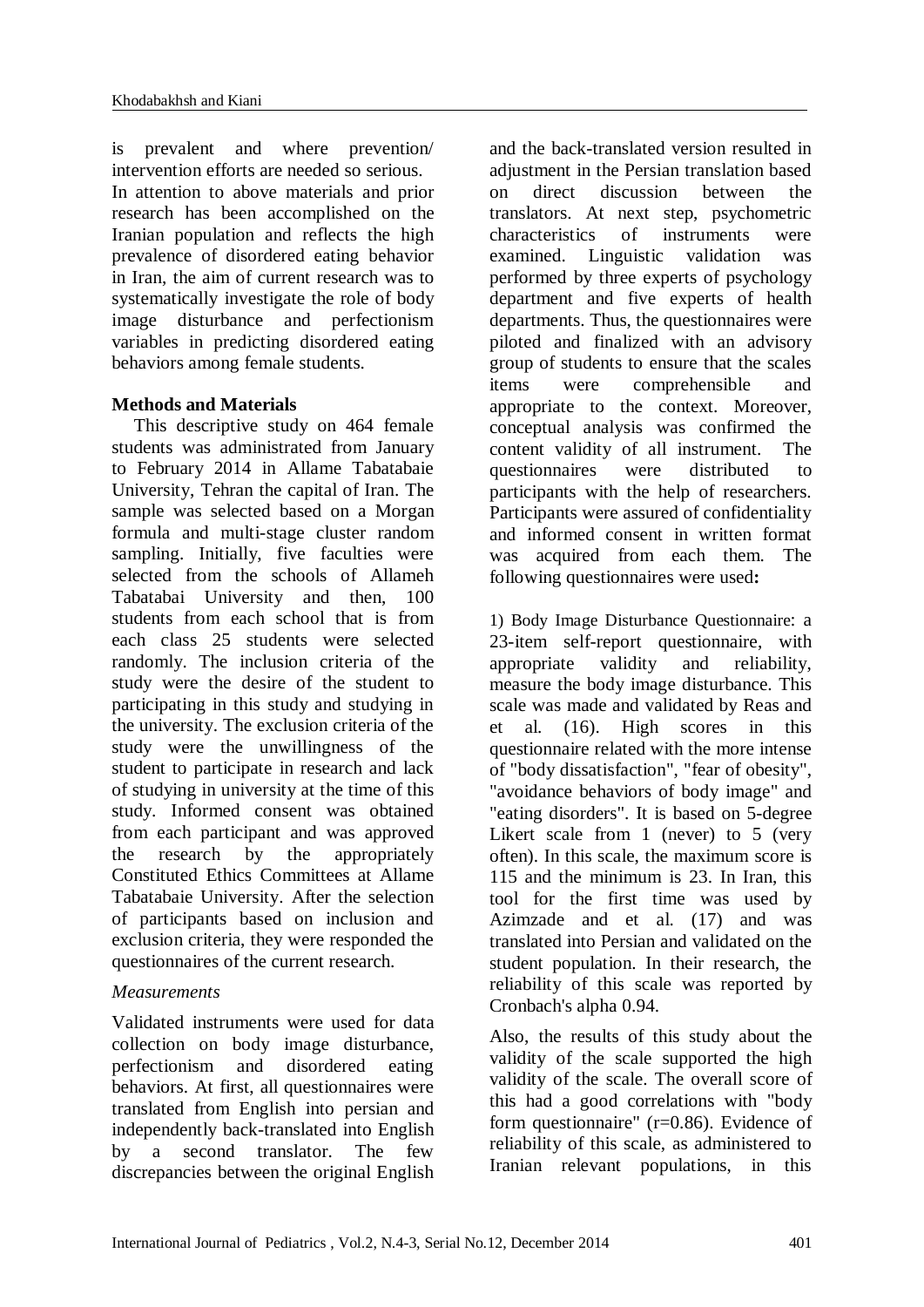research, by Alpha Coefficient is 0.87 and by Split-half is 0.84. The validity coefficients of questions are between 0.22 and 0.89 that all the validity coefficients are significant at p=0.000.

2) Tehran Multidimensional Perfectionism Scale (TMPS; Besharat (18)). An original pool of 30 items is validated for the purpose of measuring perfectionism in Iranian population (18).

Items consisted of statements that had previously proved in terms of assessing of the perfectionism. The three dimensions of the scale are:

Self-oriented perfectionism, other-oriented perfectionism, and community- oriented Perfectionism. Each sub-scale has 10 questions which are based on a 5-point Likert scale ranging from 1 (strongly disagree) to 5 (strongly agree).

Each subject in each of the sub-scales will get grades 10 to 50. The reliability of the scale by the Besharat (18) for perfectionism and its' subscales calculated using Cronbach's alpha for the selforiented perfectionism 0.92, other-oriented perfectionism 0.87 and communityoriented perfectionism 0.84. In the present study, reliability coefficient was calculated by Cronbach's alpha of 0.78.

3) Eating Attitudes Test-26 (EAT-26) (19): The EAT-26 of Garner and Garfinkel (19) is 26-item scale, widely used, standardized, and self-reported scale to identify abnormal eating attitudes. To complete the EAT-26, participants rate their responses on a 6- point scale (always, usually, often, sometimes, rarely, or never).

The scale is divided into three subscales: Dieting (13 items), Bulimia and Food Preoccupation (six items), and Oral Control (seven items). The higher the final score, the more the individual is preoccupied by food consumption. A score of 20 or more considered as disordered eating attitudes (19). Primarily, EAT-26 was translated into Persian by help of psychologists and health experts, then was given 10 students and rewritten according to students comments on unclear questions.

The validity and reliability of this scale was assessed in a pilot study. Test-retest coefficient for the EAT-26 was 0.80. The scale's Cronbach's  $\alpha$  (alpha) was 0.76. The Score 20 or higher in this scale defined as disordered eating attitudes (19). Internal consistencies (Cronbach's  $\alpha$ ) in this study in Iran were 0.84, which was good for this scale.

The Statistical Package for the Social Sciences (SPSS) version 15 was used to analyze the data. Also, descriptive statistics was used to summarize and organize the data, and were analyzed by stepwise regression analysis.

# **Results**

Mean, standard deviation and internal correlations of variables under study are presented in (Table. 1). As can be seen, there were significant relationships among body image disturbance, perfectionism and disordered eating behaviors  $(p<0.01)$ .

| Variables                     |       | Correlations |          |          |  |
|-------------------------------|-------|--------------|----------|----------|--|
|                               |       | <b>SD</b>    |          |          |  |
| 1. body image disturbance     | 55.61 | 9.67         |          |          |  |
| 2. perfectionism              | 41.16 | 8.61         | $0.27**$ |          |  |
| 3. disordered eating behavior | 27.61 | 5.67         | $0.46**$ | $0.45**$ |  |

**Table 1**: Mean, Error Standard and internal collections of variables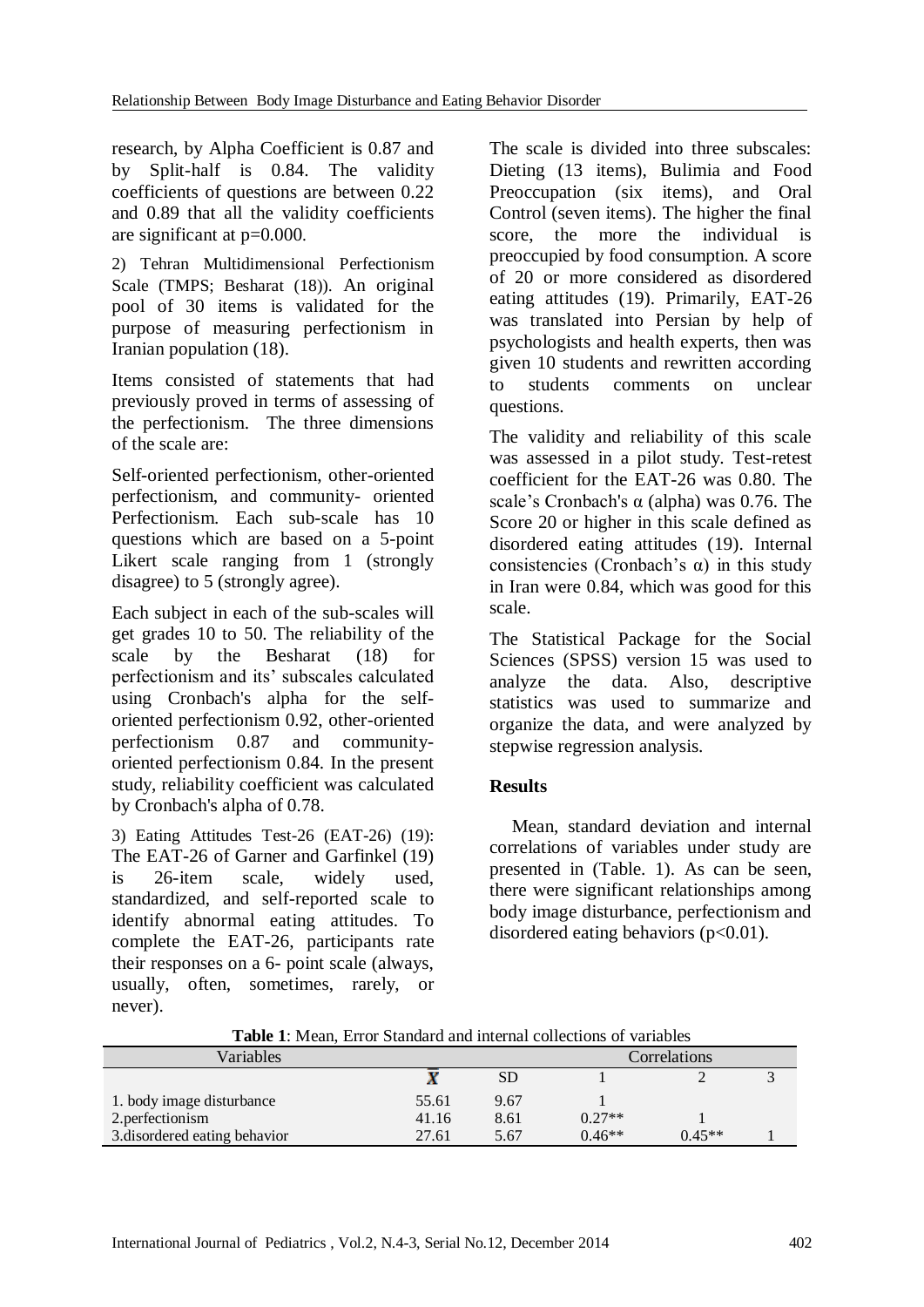As can be seen, there were significant relationships among body image disturbance, perfectionism and disordered eating behaviors  $(p<0.01)$ .

To assess the predictive power of disordered eating behaviors by body image

disturbance and perfectionism variables were used of the stepwise regression analysis. The results of model summary are presented in (Table. 2).

| <b>Table 2:</b> Summary of regression analysis model |      |      |      |              |      |  |  |
|------------------------------------------------------|------|------|------|--------------|------|--|--|
| Variable                                             |      |      |      | $\Delta F^2$ | Sig. |  |  |
| Step 1: body image disturbance                       | 0.46 | 0.21 | 0.21 | 91.78        | .000 |  |  |
| Step 2: body image disturbance and perfectionism     | 0.57 | 0.32 | 0.11 | 55.60        | .000 |  |  |
|                                                      |      |      |      |              |      |  |  |

**Table 2:**  $\mathbf{r}$   $\mathbf{r}$   $\mathbf{r}$   $\mathbf{r}$   $\mathbf{r}$   $\mathbf{r}$   $\mathbf{r}$   $\mathbf{r}$   $\mathbf{r}$   $\mathbf{r}$   $\mathbf{r}$   $\mathbf{r}$   $\mathbf{r}$   $\mathbf{r}$   $\mathbf{r}$   $\mathbf{r}$   $\mathbf{r}$   $\mathbf{r}$   $\mathbf{r}$   $\mathbf{r}$   $\mathbf{r}$   $\mathbf{r}$   $\mathbf{r}$   $\mathbf$ 

The results of regression model for explaining disordered eating behaviors based on body image disturbance and perfectionism indicated that F-statistic for both models is significant in  $p<0.001$ .

Therefore, there was the explanation possible of disordered eating behaviors based on both variables. In (Table.3), the regression coefficients of stepwise regression analysis are presented.

**Table 3:** Summary of stepwise regression analysis to predict disordered eating behaviors based on body image disturbance and perfectionism

|                        | ----------<br>----- |      |          |      |          |                                     |
|------------------------|---------------------|------|----------|------|----------|-------------------------------------|
| <i>V</i> ariable       |                     |      | SE B     |      | DΖ<br>** | $\sim$<br>$\mathbf{S}1\mathbf{Q}$ . |
| body image disturbance | n 27<br>J.J         | 0.43 | $0.05\,$ | 7.91 | 0.16     | .000                                |
| perfectionism          | 0.34                | ሰ 20 | 0.04     | 7.46 | 0.14     | .000                                |

As can be seen, body image disturbance with  $\beta$ =0.37 can significantly predict almost %16 of the variance of disordered eating behaviors. Also, perfectionism variable with β=0.34 can significantly predict almost %14 of the variance of disordered eating behaviors.

### **Discussion**

The result of the current research showed there body image disturbance variable significantly predicted disordered eating behavior among female students. The result is consistent with the findings of the previous studies (20-23) and can be interpreted on the basis of the following possibilities:

Studies evidence indicates that there was the current societal standard of attractiveness for women is a thin ideal body. This ideal is so prevalent that body image concerns and dieting behaviors are widespread among both adolescent and young adult females. Socio-cultural

perspectives propose that social ideals for body weight and shape emphasize a thinideal body. For example, Tripartite Influence Model which integrates a number of theoretical perspectives on body image disturbance and disordered eating behavior, family members, peers and the media are important predictors to the development of body image disturbance, with their influence being mediated by the mechanisms of social comparison and internalization of the thin-ideal (21). Subsequently, body image disturbance directly affect the disordered eating behaviors of dietary restraint and bulimic behaviors. When utilized to examine familial influences, the Tripartite Influence Model provides a helpful theoretical framework to understanding the development of body image disturbance and disordered eating within young females (22). The body image disturbance is an "essential precursor" to eating disorders (23). Disordered eating includes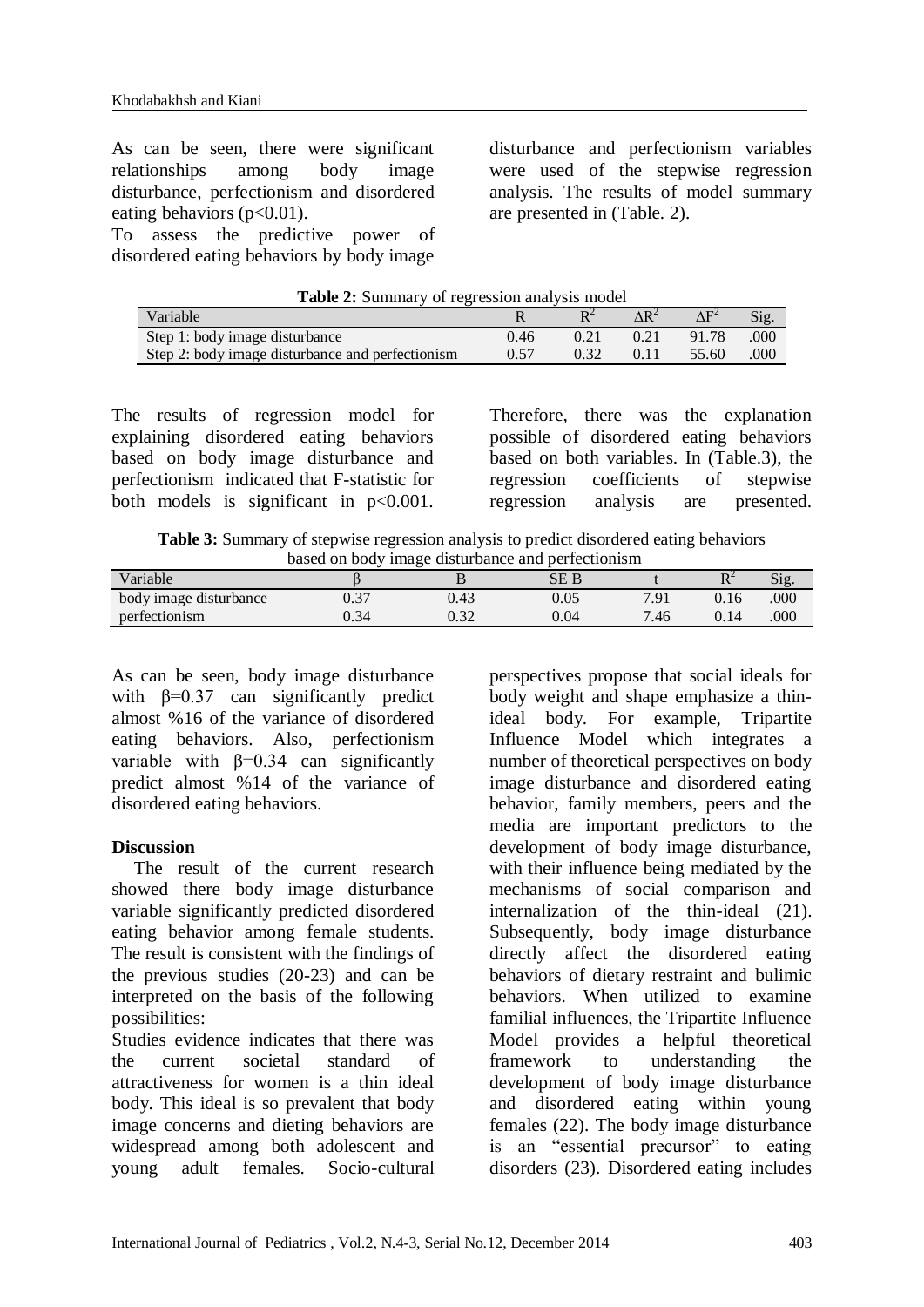a wide variation of disordered eating behaviors with different severity and eating disorders ranking at the extreme end of it. Fear of fatness, unhealthy weight control behaviors and preoccupation thinking about food is samples of disordered eating (1). The previous studies showed body image disturbance to remain considerably stable across the adult women lifespan and commonly reported among younger females associated with dieting and disordered eating behaviors  $(24, 25)$ .

Also, the current research results showed perfectionism variable significantly predicted disordered eating behavior among female students. The result is consistent with the findings of the previous studies (26-29) and can be interpreted on the basis of the following possibilities:

Perfectionism has been identified as both a risk element and a maintaining variable for disordered eating behavior. In a prior study, participants with severe anorexia nervosa who scored highly on perfectionism at pretest has poorer prognosis, as indicated by assessments 5– 10 years later (26). The previous studies indicated that perfectionism increases and maintains eating disorder pathology, and is significantly elevated in anorexia nervosa, bulimia nervosa and eating disorder not otherwise specified compared to controls. The study results suggests that all dimensions of perfectionism are related to eating pathology, including those generally seen as consisting of 'positive achievement striving' such as self-oriented perfectionism (27). According to cognitive–behavioral perspective of the development and maintenance of disordered eating behavior, overevaluation of eating, weight, and body shape interacts with perfectionist standards for achievement and self-control to drive the development and maintenance of disordered eating behavior (28). In therapy of "clinical perfectionism" that use of standard cognitive–behavioral therapy for

eating disorders, addressed this dysfunctional scheme for self-evaluation (29).

In summary, the results of this study showed that body image disturbance and perfectionism significantly predicted disordered eating behavior. The crosssectional nature of our data precludes making causal influences; however, the present study promotes the understanding of the role of body image disturbance and perfectionism in disordered eating behavior. These findings open the door for future studies on these variables in eating disorder that may also prove helpful from an intervention perspective in patient with eating disorder. The future studies should explore the role of body image disturbance and perfectionism in a clinical population with eating disorders to further investigation how they recognize and using emotions and cognition(30-32).

This study is an exploratory one, and consequently has a number of limitations that need to be addressed in further studies. The present study needs to be replicated in different populations and needs more empirical support. Till then, the findings of the study should be interpreted with caution. Further, the cross-sectional design of the study and participants (i.e., a group of university students) exert some limitations on the generalization of the findings. Finally, the problems and limitations on the use of self-repotting instruments should not be overlooked.

## **Conflict of interests**: None

## **Acknowledgments**

The authors would like to acknowledge the generosity of students who agreed to participate in this research.

## **References**

1. Ackard DM. Anorexia, bulimia, disordered eating, and obesity. In: Legato MJ (ed) Principles of gender-specific medicine. California: Elsevier Academic Press; 2004.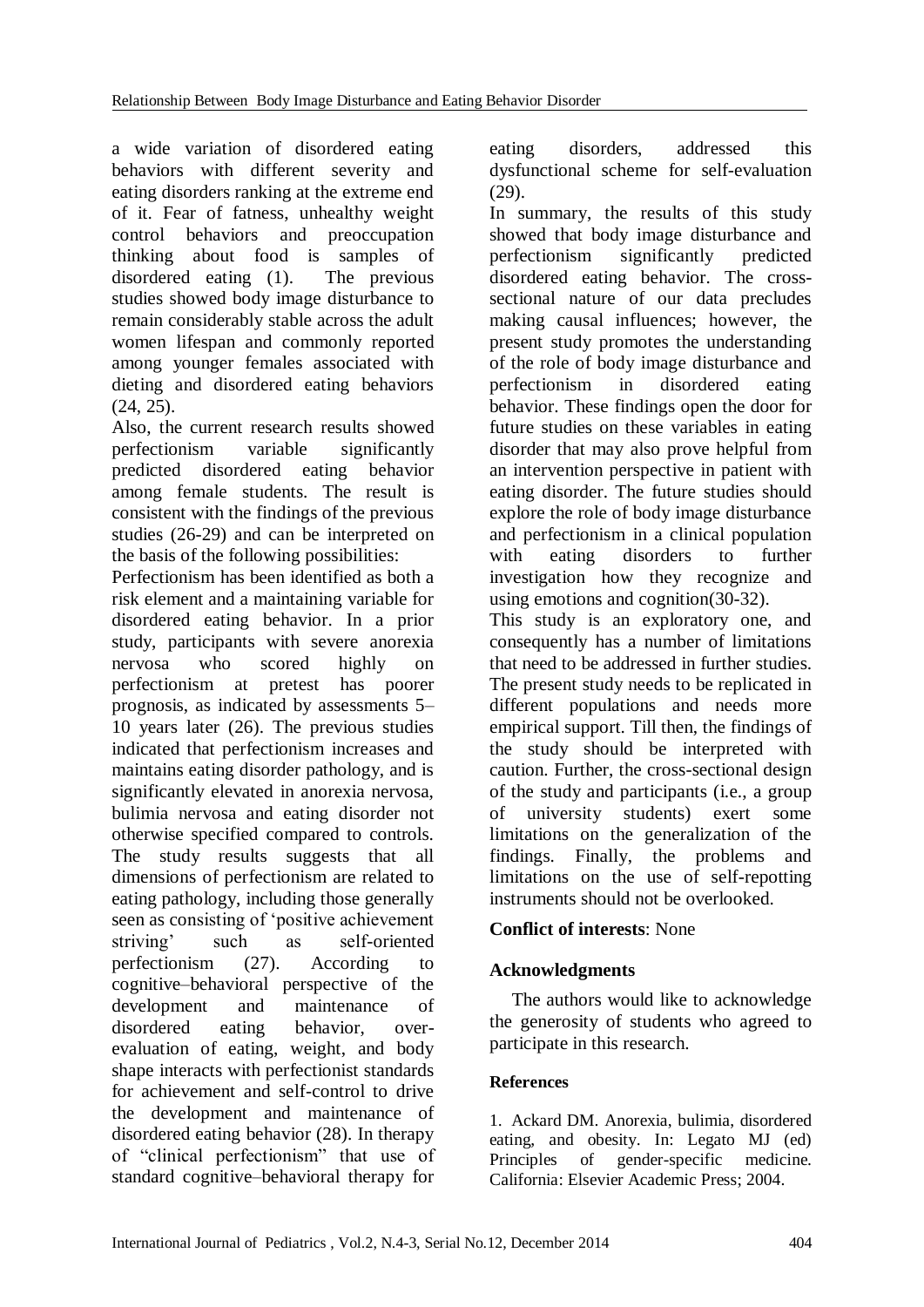2. Ackard DM, Fulkerson JA, Neumark-Sztainer D. Prevalence and utility of DSM-IV eating disorder diagnostic criteria among youth. International Journal of Eating Disorders 2007; 40(5): 409–417.

3. Berg KC, Frazier P, Sherr L. Change in eating disorder attitudes and behavior in college women: Prevalence and predictors. Eating Behaviors 2009; 10: 137–142

4. Cain AS, Epler AJ, Steinley D, Sher KJ. Concerns related to eating, weight, and shape: Typologies and transitions in men during the college years. The International Journal of Eating Disorders 2012; 45: 768–775

5. Buckholdt KE, Parra GR, Jobe-Shields L. Emotion dysregulation as a mechanism through which parental magnification of sadness increases risk for binge eating and limited control of eating behaviors. Eating behaviors 2010; 11(2): 122-126.

6. Striegel-Moore RH, Bulik CB. Risk factors for eating disorders. Am Psychol 2007; 62: 181–198.

7. Keel PK, Dorer DJ, Franko DL, Jackson SC, Herzog DB. Postremission predictors of relapse in women with eating disorders. The American Journal of Psychiatry 2005; 162: 2263–68.

8. Gunnard K, Krug I, Jimenez-Murcia S, Penelo E, Granero R, Treasure J, et al. Relevance of social and self-standards in eating disorders. European Eating Disorders Review 2010; 20(4): 271-8.

9. Favaro A, Santonastaso P, Manara R, Bosello R, Bommarito G, Tenconi E, et al. Disruption of visuospatial and somatosensory functional connectivity in anorexia nervosa. Biological Psychiatry 2012; 70(10): 864-70.

10. Stice E. Risk and maintenance factors for eating pathology: A meta-analytic review. Psychological bulletin 2002; 128: 825−48.

11. Neumark-Sztainer D, Paxton SJ, Hannan PJ, Haines J, Story M. Does body satisfaction matter? Five-year longitudinal associations between body satisfaction and health behavior in adolescent females and males. Journal of Adolescent Health 2006; 39(2): 244–51.

12.Flett GL, Hewitt PL. Perfectionism and maladjustment: An overview of theoretical, definitional, and treatment issues. In PL Hewitt & GL Flett (Eds.), Perfectionism: Theory, research, and treatment (pp. 5–31).

Washington: American Psychological Association; 2002.

13. Flaxman PE., Ménard J, Bond FW, Kinman G. Academics' experiences of a respite from work: Effects of self-critical perfectionism and perseverative cognition on postrespite well-being. Journal of Applied Psychology 2012; 97: 854–65.

14. Enns MW, Cox B J. Perfectionism, stressful life events, and the 1-year outcome of depression. Cognitive Therapy and Research 2005; 29(5), 541–53.

15. Shafran R, Cooper Z, Fairburn CG. Clinical perfectionism: A cognitive–

behavioural analysis. Behaviour Research and Therapy 2002; 40, 773−91.

16. Reas DL, Whisenhunt BL, Netemeyer R, Williamson DA. Development of the body checking questionnaire: A self report measure of body checking behaviors. International Journal of Eating Disorders 2002; 31: 324–33.

17. Serve Azimzade B, Razaviye A, Mohrezi MR. Investigate the relationship between disordered eating and body checking behaviors in students of Islamic Azad University, Arsanjan branch. Journal of Knowledge and Research in Applied Psychology 2007; 42: 124-14.

18. Besharat MA. Reliability (reliability) and accuracy (validity) scale positive and negative perfectionism scale. Journal Psychological Science 2004; 8: 346-59.

19. Garner DM, Garfinkel PE. The Eating Attitudes Test: an index of the symptoms of anorexia nervosa. Psychol Med 1979; 9(2): 273-9.

20. Mohr HM, Zimmermann J, Roeder C, Lenz C, Overback G, Grabhorn R. Separating two components of body image in anorexia nervosa using fMRI. Psychological Medicine 2010; 40: 1519–29.

21.Thompson JK, Heinberg LJ, Altabe M, Tantleff-Dunn S. Exacting beauty: Theory, assessment, and treatment of body image disturbance. Washington, DC: American Psychological Association; 1999.

22.Thompson JK, Stice E. Thin-ideal internalization: Mounting evidence for a new risk factor for body-image disturbance and eating pathology. Current Directions in Psychological Science 2001; 10: 181–3.